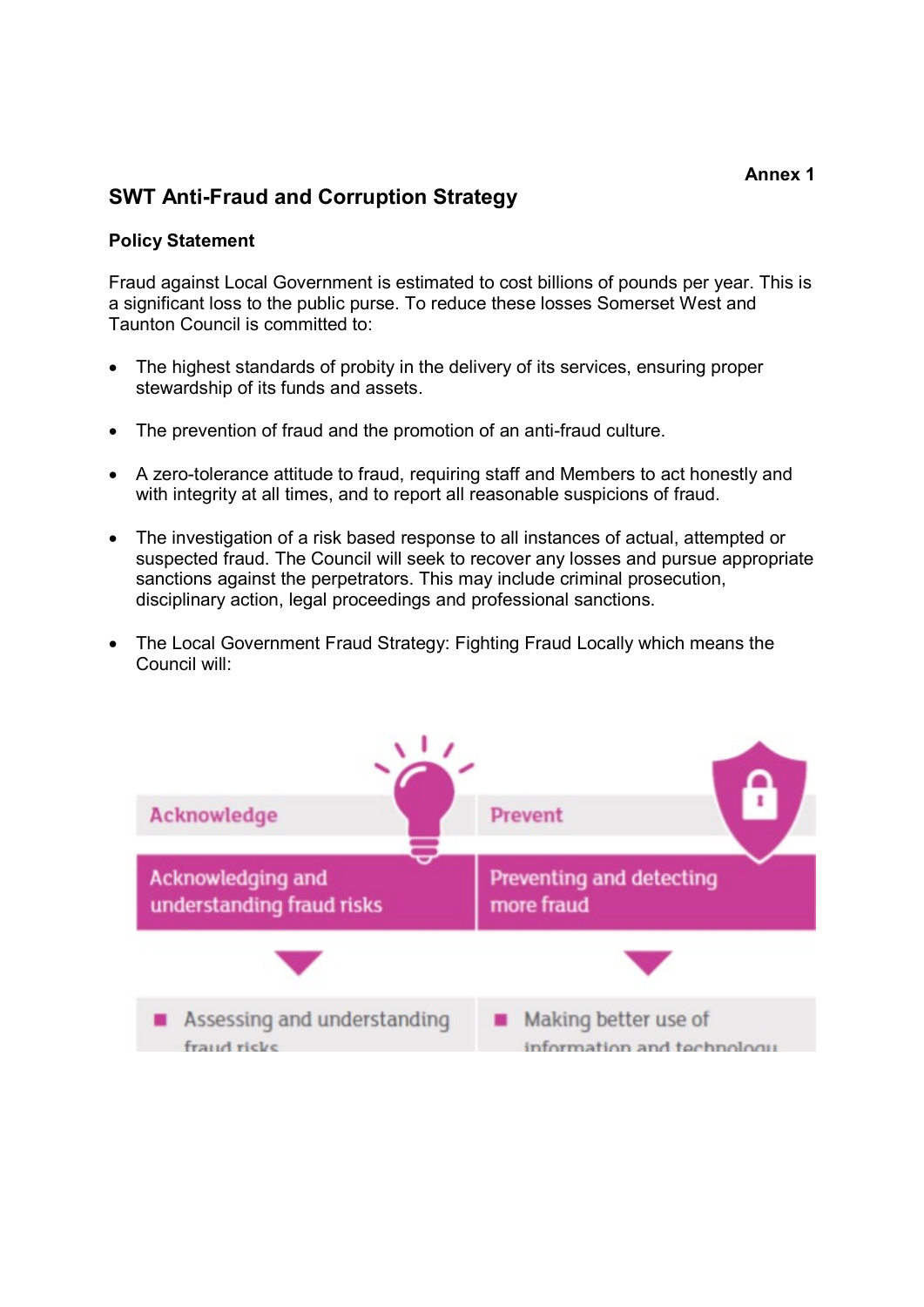# 1. Introduction

- 1.1 The purpose of this strategy is to make clear to Members, employees, the general public and other bodies, Somerset West and Taunton (SWT) Council's approach to fraud and corruption.
- 1.2 SWT also demands that individuals and organisations with which it comes into contact, and particularly those to which it provides finance, act towards the Council at all times with integrity and without fraudulent or corrupt intent.
- 1.3 The threat from fraud and corruption is both internal and external. The Council's expectation is that Members and employees at all levels will lead by example to ensure high standards of propriety and accountability are established and strictly adhered to, and that personal conduct is above reproach at all times
- 1.4 The Council wishes to promote a culture of honesty and opposition to fraud and corruption based on the seven principles of public life. The Council will ensure probity in local administration and governance and expects the following from all Members, employees, agency workers, volunteers, suppliers and those providing services under a contract with SWT:
	- Selflessness Act solely in terms of the public interest
	- Integrity Avoid placing themselves under any obligation to people or organisations that might try inappropriately to influence them in their work. They should not act or take decisions in order to gain financial or other material benefits for themselves, their family, or their friends. They must declare and resolve any interests and relationships
	- Objectivity Act and take decisions impartially, fairly and on merit, using the best evidence and without discrimination or bias
	- Accountability Be accountable to the public for their decisions and actions and must submit themselves to the scrutiny necessary to ensure this.
	- Openness Act and take decisions in an open and transparent manner. Information should not be withheld from the public unless there are clear and lawful reasons for so doing.
	- $\bullet$  Honesty Be truthful
	- Leadership Holders of public office should exhibit these principles in their own behaviour. They should actively promote and robustly support the principles and be willing to challenge poor behaviour wherever it occurs.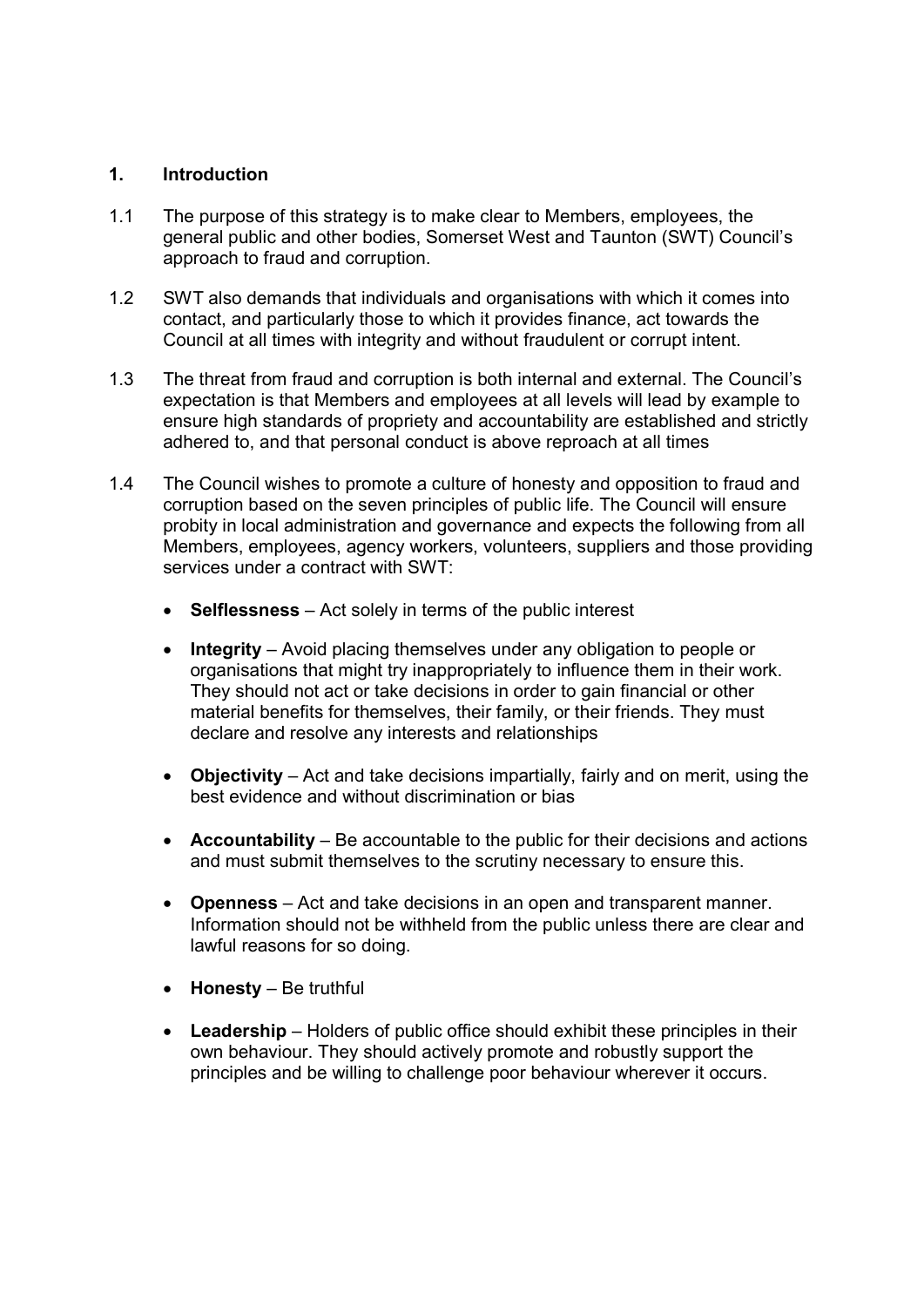- 1.5 The Council is committed to an effective suite of anti-fraud policies, which is designed to:
	- Encourage prevention
	- Promote detection
	- Identify a clear approach for investigation

# 2. Definition of Fraud

- 2.1 The Council defines fraud as 'any activity where deception is used for personal gain or to cause loss to another.' Fraud can be committed in one of three ways:
	- Fraud by false representation Examples include providing false information on a grant or application, staff claiming to be sick when they are in fact fit and well, or submitting time sheets or expenses with exaggerated or entirely false hours and/or expenses.
	- Fraud by failing to disclose information Examples include failing to disclose a financial interest in a company SWT is trading with, or failing to disclose a personal relationship with someone who is applying for a job at the council.
	- Fraud by abuse of position Example of staff who order goods and services through the Council's accounts for their own use.
- 2.2 While fraud is often seen as a complex financial crime, in its simplest form, fraud is lying. Some people will lie, or withhold information, or generally abuse their position to try to trick someone else into believing something that is not true.

# 3. Definition of Corruption

3.1 The Council defines corruption as the abuse of entrusted power for private gain; involving the offering, giving, receiving or soliciting, directly or indirectly, of anything of value to influence improperly the actions of another party.

# 4. Culture

- 4.1 SWT Council has a responsibility for the proper administration of public funds and wishes to emphasise the importance it places upon probity, financial control and honest administration. The Council's arrangements for the prevention and detection of fraud and corruption will be kept under constant review. Suspected irregularities will be vigorously pursued and appropriate action will be taken.
- 4.2 The Council anticipates that Members, employees and the public will support its approach by reporting matters of genuine concern.
- 4.3 Employees may report such matters to their line managers, Assistant Director or Director. Employees may also report matters to the Monitoring Officer or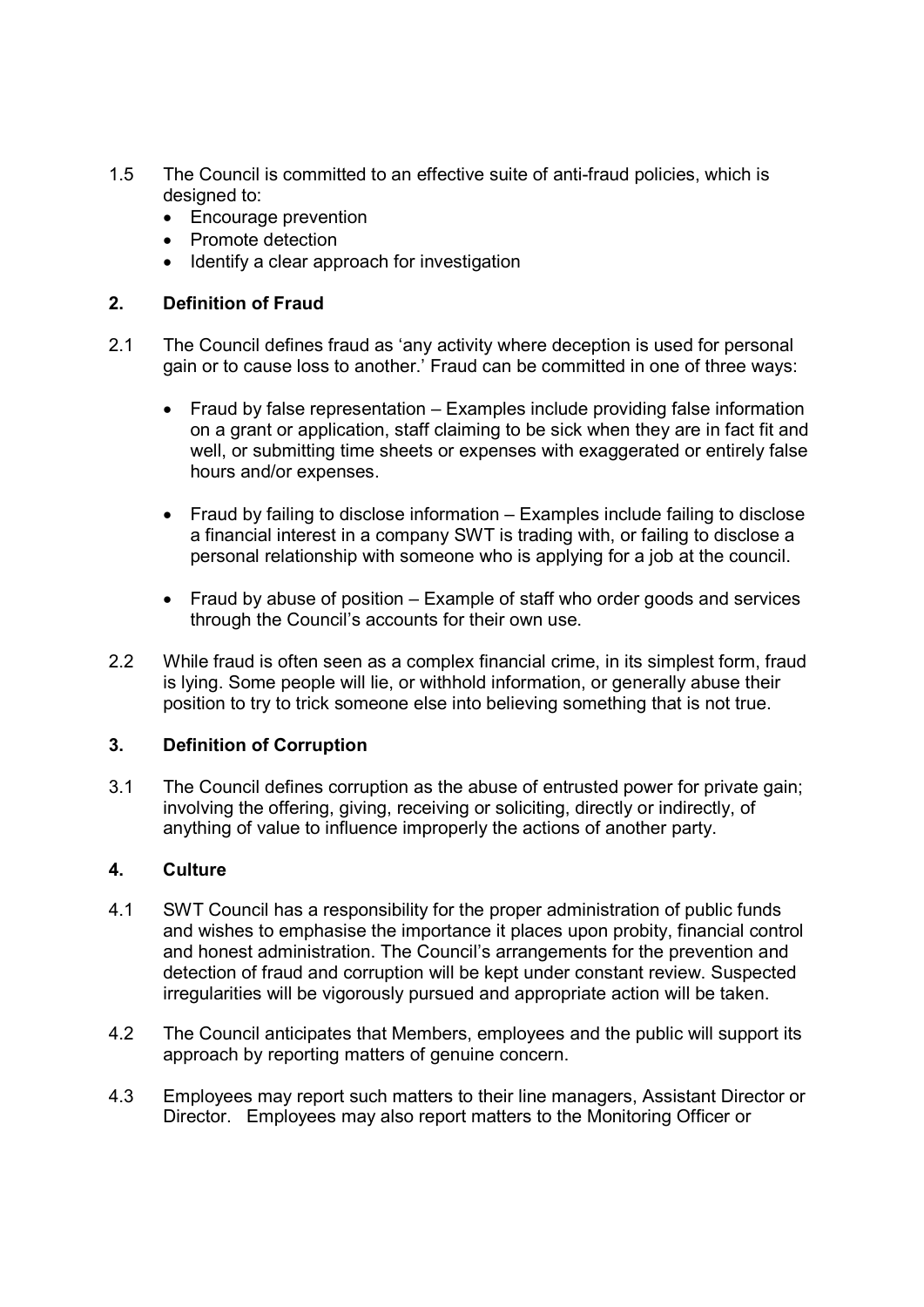Section 151 Officer. The Council assures employees raising such concerns that they will be fully supported, and they will have nothing to fear from reprisals and there will be no adverse impact on their personal situation. Where anonymity is requested, this will be guaranteed.

- 4.4 Members and the public may report any concerns to the Monitoring Officer, S151 Officer or the Chief Executive. Requests for confidential treatment will be honoured.
- 4.5 Members of the public can also make complaints through the Council's Complaints Procedure.
- 4.6 Where appropriate, matters may be passed to the Council's Internal Auditors, South West Audit Partnership (SWAP) for investigation of any allegations of fraud or corruption received, and does so through clearly defined procedures and standards.
- 4.7 Fraud and corruption are serious offences and employees and Members may face disciplinary action if there is evidence that they have been involved in these activities. Where criminal offences are suspected consideration will be given to pursuing criminal sanctions which may involve referring the matter to the police.
- 4.8 In all cases where the Council has suffered a financial loss, appropriate action will be taken to recover the loss.
- 4.9 In order to make employees, Members, the public and other organisations aware of the Council's continued commitment for taking action on fraud and corruption, details of completed investigations, including sanctions applied, will be publicised where it is deemed appropriate.

#### 5. The Role of Employees

- 5.1 Somerset West and Taunton Council expects its employees to be alert to the possibility of fraud and corruption and to report any suspected fraud or other irregularities to the officers listed in section 4.3.
- 5.2 Employees are expected to comply with the appropriate Code of Conduct and the Council's policies and procedures.
- 5.3 Employees are responsible for complying with Somerset West and Taunton Council's policies and procedures and it is their responsibility to ensure that they are aware of them. Where employees are also members of professional bodies they should also follow the standards of conduct laid down by them.
- 5.4 Employees are under a duty to properly account for and safeguard the money and assets under their control/charge.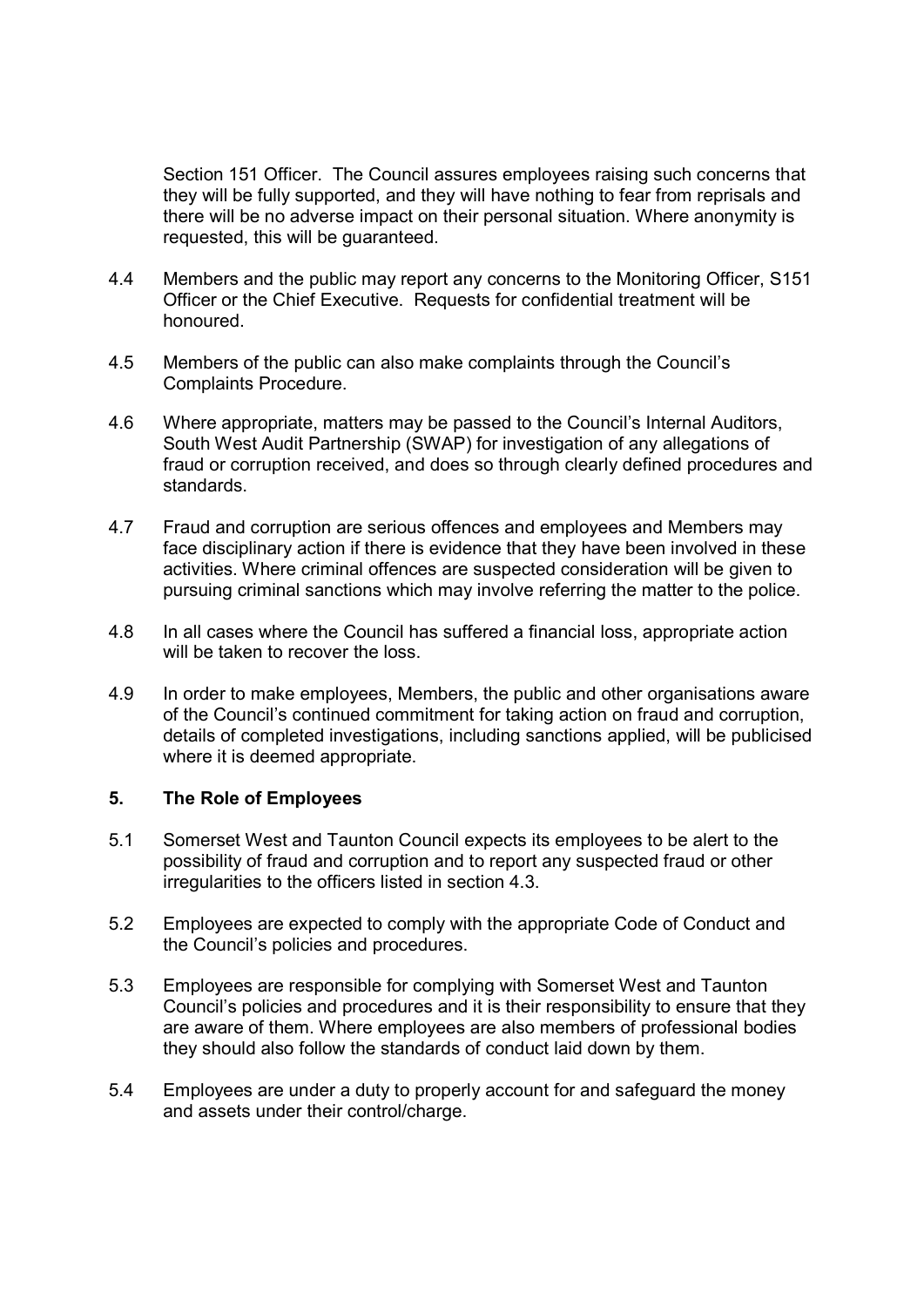- 5.5 Employees are required to provide a written declaration of any financial and nonfinancial interests or commitments, which may conflict with SWT's interests. SWT's Contract Procedure Rules specify that employees who have a direct or indirect financial interest in a contract shall not be supplied with, or given access to any tender documents, contracts or other information relating to them, without the authority of the senior manager.
- 5.6 Failure to disclose an interest or the acceptance, or offering of an inappropriate reward may result in disciplinary action or criminal liability. Staff must also ensure that they make appropriate disclosures of gifts and hospitality – both offered and accepted.
- 5.7 Managers at all levels are responsible for familiarising themselves with the types of fraud that might occur within their directorates and the communication and implementation of this strategy.
- 5.8 Managers are expected to create an environment in which their staff feel able to approach them with any concerns that they may have about suspected fraud or any other financial irregularities.

### 6. The Role of Elected Members

- 6.1 As elected representatives, all Members of Somerset West and Taunton Council have a duty to act in the public interest and to do whatever they can to ensure that the Council uses its resources in accordance with statute as well as ensuring value for money for local taxpayers.
- 6.2 This is achieved through Members operating within the Constitution which includes the Member Code of Conduct, Financial Procedure Rules and the Contract Procedure Rules.
- 6.3 Members are required to adhere to the Members' Code of Conduct, which has been formally adopted by SWT. As part of the compliance with this code, Members are required to declare to the Council's Monitoring Officer when elected, and update when circumstances dictate, relevant interests. These are recorded in the register maintained for this purpose by the Monitoring Officer.
- 6.4 Members are required to notify the Council's Monitoring Officer of any gift or hospitality over the value of £25.

### 7. Prevention

7.1 The Council recognises that a key preventative measure in the fight against fraud and corruption is to take effective steps at the recruitment stage. In particular, written references should be obtained regarding the known honesty and integrity of potential staff before employment offers are made.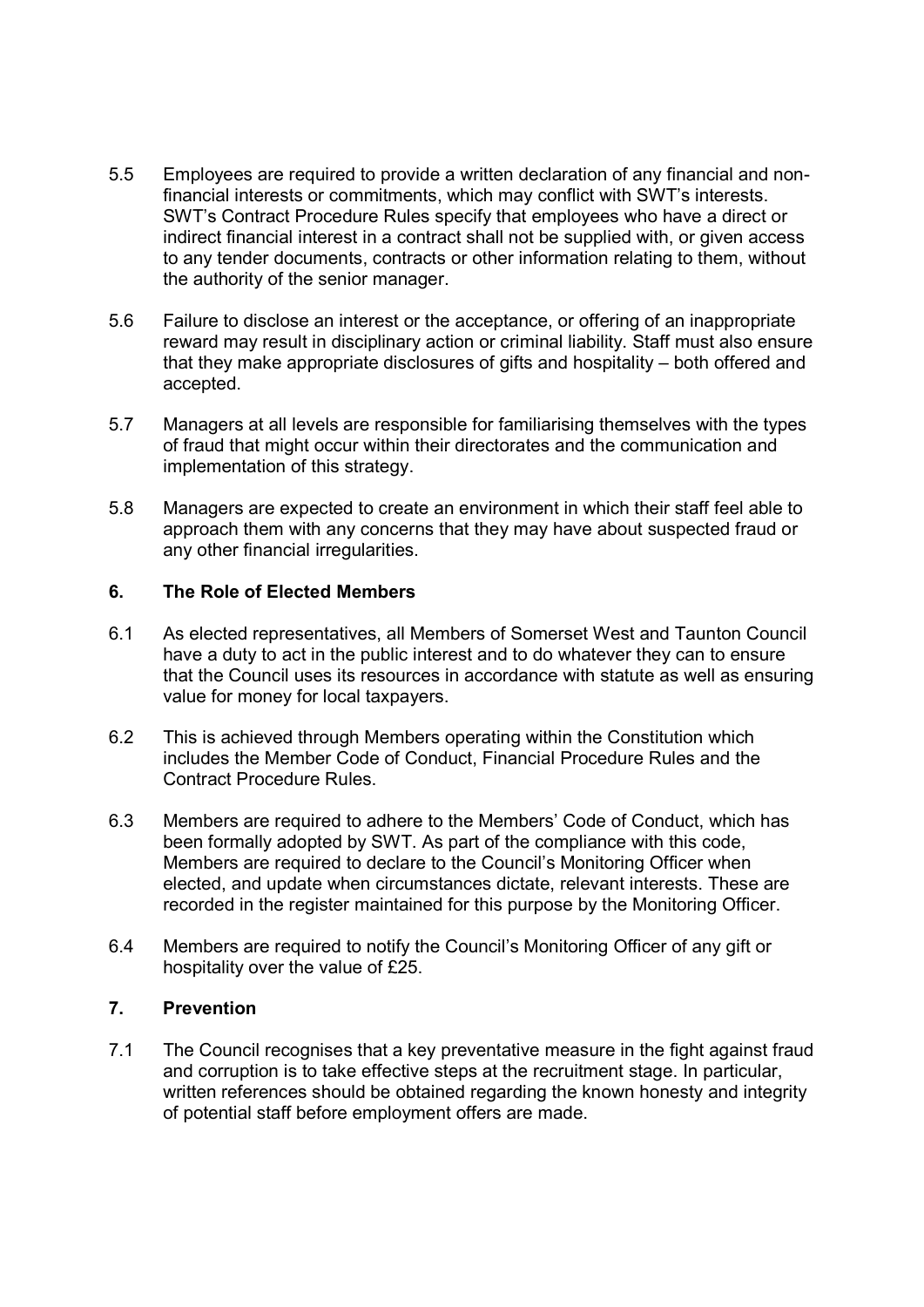- 7.2 The Council reviews its Constitution and Codes of Conduct on a regular basis. These place a duty on all Members and employees to act in accordance with established best practice when dealing with the affairs of the Council.
- 7.3 Section 151 of the 1972 Local Government Act requires that every local authority shall make arrangements for the proper administration of its financial affairs. This includes maintaining strong financial management underpinned by effective financial controls and an adequate and effective system of internal audit. The Section 151 Officer also has to produce Financial Procedure Rules for adoption by the Council.
- 7.4 Significant emphasis is placed on the thorough documentation of financial systems, and every effort is made to continually review and develop these systems in line with best practice to ensure efficient and effective internal controls. The adequacy and appropriateness of the Council's financial and other systems is independently monitored by both Internal and External audit.
- 7.5 The primary responsibility for the prevention and detection of fraud is with management. They must ensure that they have the appropriate controls in place, that they are operating as expected and being complied with. They must ensure that adequate levels of checks are included in working practices, particularly financial. It is important that duties are organised in such a way that no one person can carry out a complete transaction without some form of checking or intervention process being built into the system.

# 8. Detection and Investigation

#### Internal Audit

- 8.1 Internal Audit, South West Audit Partnership (SWAP) is responsible for the independent appraisal of controls and for assisting managers in the investigations of fraud and corruption.
- 8.2 SWAP includes proactive fraud work in its annual audit plan, identifying potential areas where frauds could take place and checking for fraudulent activity.

#### Working with others and sharing information

8.3 The Council is committed to working and co-operating with other organisations to prevent fraud and corruption and protect public funds. The Council may use personal information and data-matching techniques to detect and prevent fraud, and ensure public money is targeted and spent in the most appropriate and costeffective way. In order to achieve this, information may be shared with other bodies responsible for auditing or administering public funds including, but not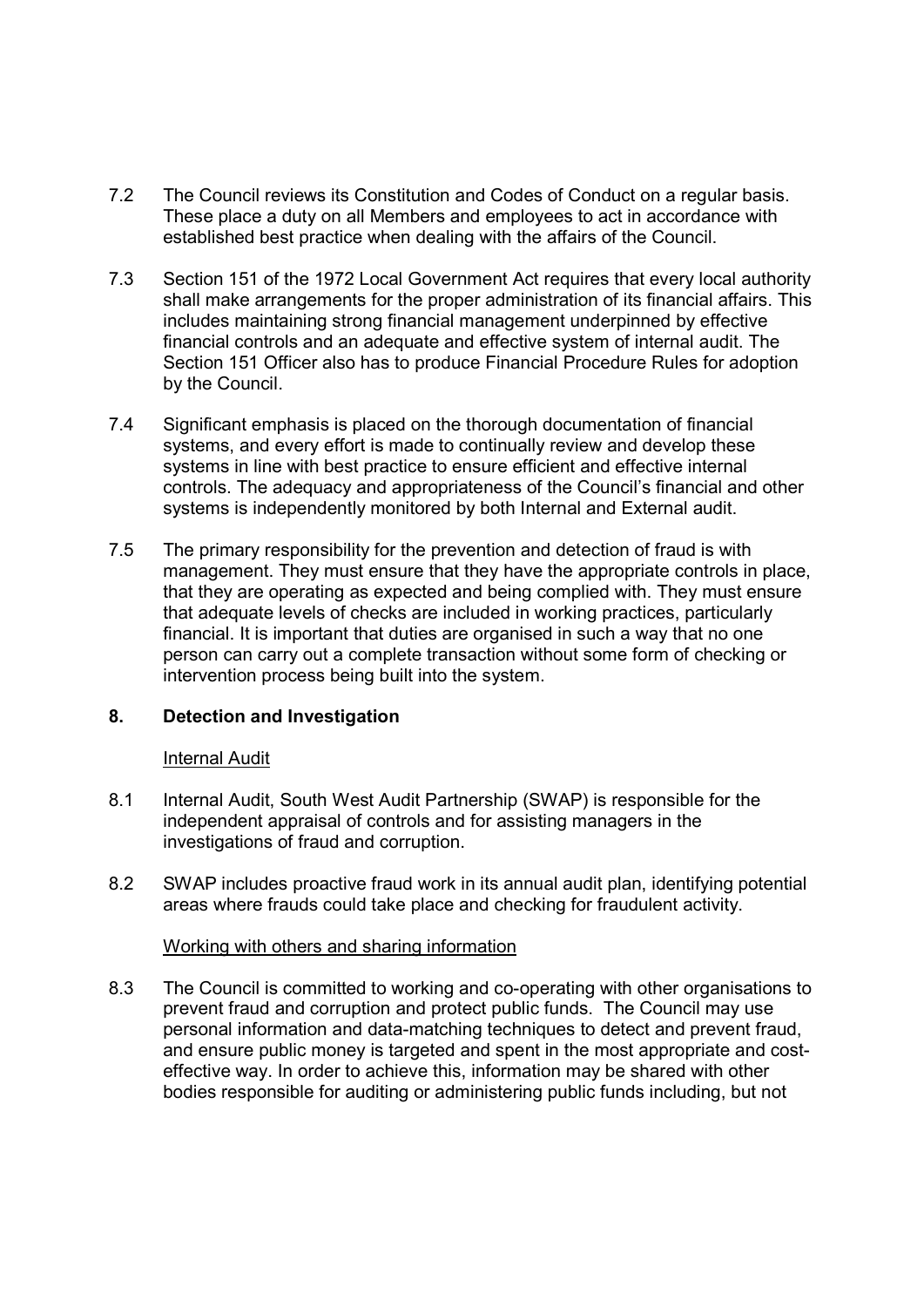limited to, the Cabinet Office National Fraud Initiative, the Department for Work and Pensions, other local authorities, HM Revenue and Customs, and the Police.

8.4 Somerset West and Taunton Council participates in the National Fraud Initiative (NFI). This requires public bodies to submit a number of data sets (to the Cabinet Office) for example payroll, pension, and accounts payable (but not limited to these) which is then matched to data held by public and private sector bodies. Enquires are made into any positive matches (e.g. an employee on the payroll in receipt of housing benefit).

#### Fraud Investigation Team

8.5 Powys Council carry out Fraud Investigations for SWT in respect of Counter Fraud and Error Services

#### Whistle-blowing

8.6 Despite the best efforts of officers and auditors, frauds are sometimes discovered by chance or whistle-blowing and, as indicated earlier, the Council has a Whistleblowing Policy to enable such matters to be properly dealt with.

#### Investigation

- 8.7 The Council's Disciplinary Procedures are used where any investigation indicates improper conduct on the part of staff.
- 8.8 Depending on the nature and extent of the allegations, Internal Audit works closely with management and other agencies such as the Police to ensure all allegations and evidence are properly investigated and reported upon.
- 8.9 The Council expects the Police to independently prosecute offenders where financial impropriety is discovered.
- 8.10 The Council is committed to the risk based investigation of all instances of actual, attempted and suspected fraud committed against the Council and the recovery of funds and assets lost through fraud.
- 8.11 Any suspected fraud, corruption or other irregularity should be reported to the Monitoring Officer and S151 Officer. They will decide on the appropriate course of action to ensure that any investigation is carried out in accordance with Council policy and procedures, key investigation legislation and best practice. This will ensure that investigations do not jeopardise any potential disciplinary action or criminal sanctions.